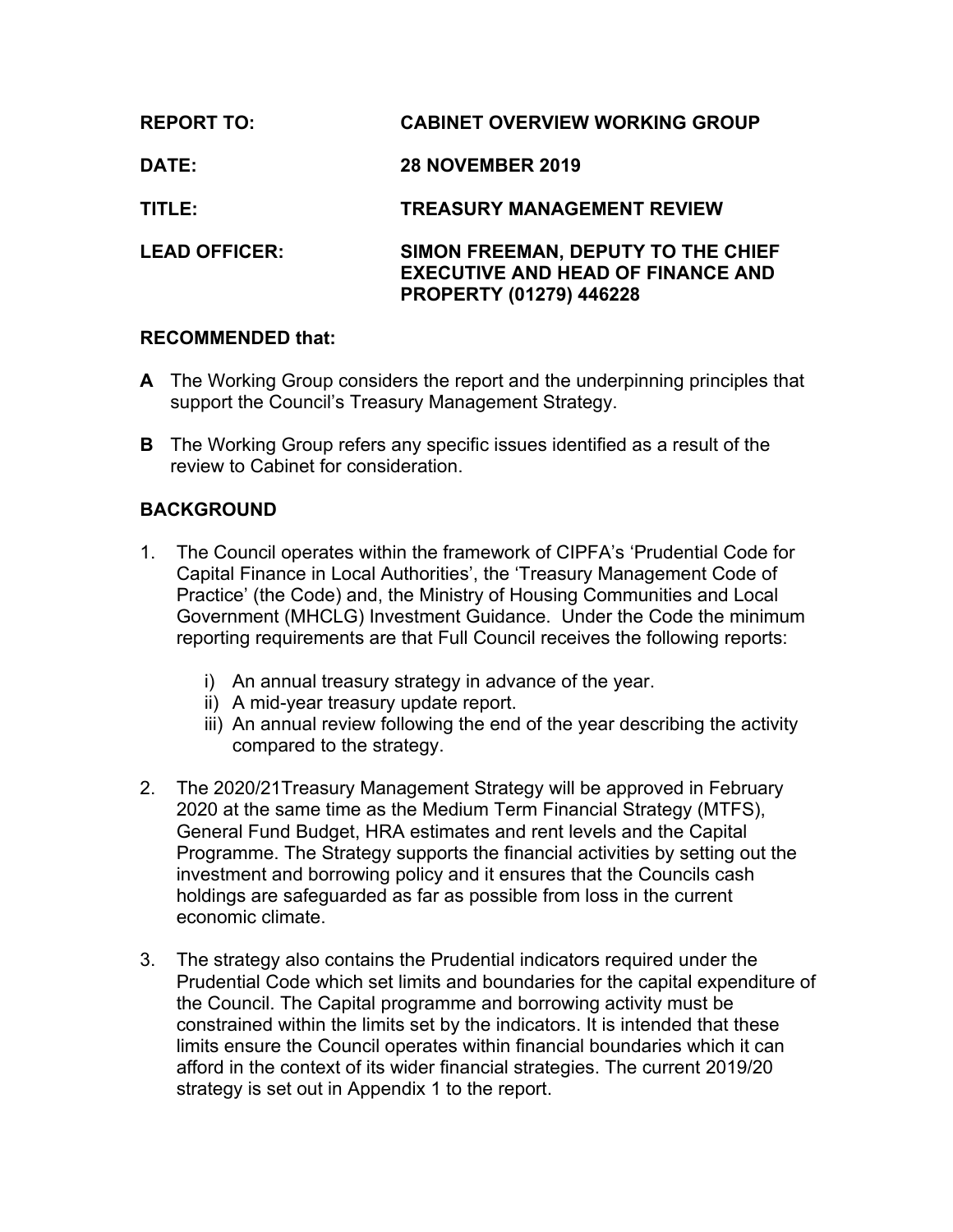- 4. The 2019/20 mid-year treasury management update report will be presented to Cabinet at its December meeting and is set out in Appendix 2 to the report.
- 5. The annual report for 2018/19 has been produced in compliance with the Code and was reported to Cabinet in September 2019. The full report is set out in Appendix 3 to the report. The regulatory environment governing treasury management places onus on Councillors for the review and scrutiny of treasury management policies and activities. This report is important in that respect, as it provides details of the outturn position for treasury activities and highlights compliance with the policies approved by the Council.

# **ISSUES/PROPOSALS**

#### **2018/19**

- 6. As reported to Council in September, the Council complied with its Treasury Management Strategy Statement during 2018/19.
- 7. The Council held significant levels of invested funds, representing income received in advance of expenditure plus balances and reserves. During 2018/19 the Council's investment balances ranged between £31.7m (2018/19 closing balance) and £53.74m. The average return received by the Council was 0.83% which compared very favourably to the average 7 day LIBID rate of 0.51%.
- 8. Security of capital remained the Council's main investment objective. This has been maintained by following the Council's counterparty policy as set out in its Treasury Management Strategy Statement for 2019/20.
- 9. During 2018/19 the Council continued to diversify its investments which now include the CCLA Property Fund and the Royal London Cash Plus Fund.
- 10. The Annual report shows that this diversification has seen a move away from the unsecured investments held with banks and building societies and has focus on replacing these investments with transactions with other local authorities. This is a trend that has also continued in to the 2019/20 financial year.
- 11. Counterparty credit quality was assessed and monitored with reference to credit ratings (the Council's minimum long-term counterparty rating is Aacross rating agencies Fitch, S&P and Moody's); credit default swap prices, financial statements, information on potential government support and reports in the quality financial press.
- 12. The end of bank bail-outs, the introduction of bail-ins, and the preference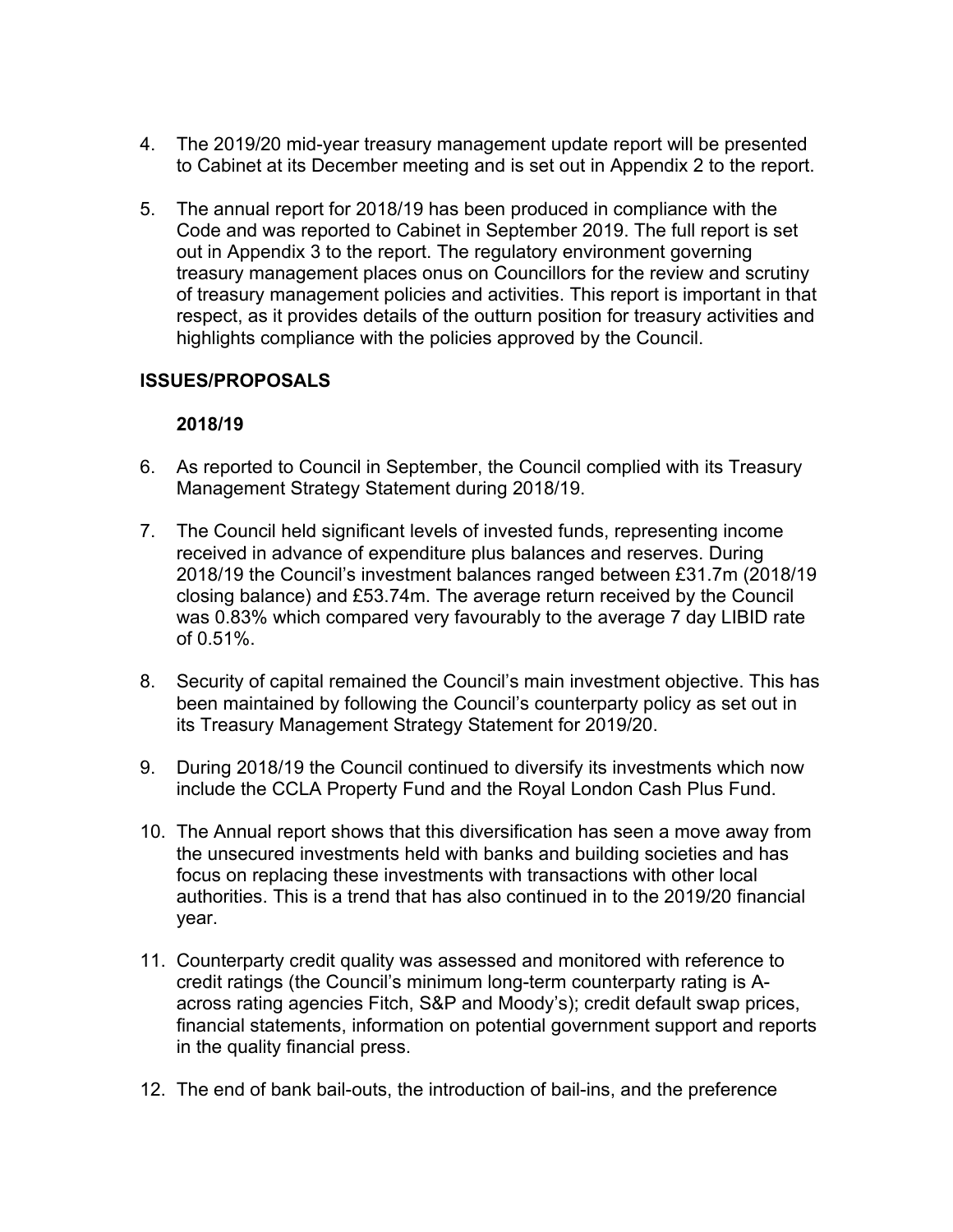being given to large numbers of depositors other than local authorities means that the risks of making unsecured deposits continues to be elevated relative to other investment options.

13. During 2018/19 the Council complied with the Prudential Indicators as set within the Council's Treasury Management Strategy Statement approved in February 2018. The indicators themselves are included as part of the Annual report attached.

# **2019/20**

- 14. The Council remains compliant with its Prudential Indicators for 2019/20, set in February 2019 as part of the Council's Treasury Management Strategy Statement and has continued to look to move its investments in to vehicles that remove or limit the exposure to unsecured investments which has also increasingly included the use of short term deposits with the Debt Management Office (DMO).
- 15. The ongoing uncertainty during 2019/20 regarding Brexit, the imminent general election in December and the Bank of England base rate remaining at 0.75% since August 2018 all continue to create difficult treasury dealing conditions. The market experts remain uncertain of the outcomes for longterm interest rates, exchange rates, budget cuts and bank defaults at the current time.
- 16. In response to this situation the Council has continued to proceed in its treasury activity with great caution and continues to maintain particular emphasis on its key priority of investment security. The Council has operated within the remit of the approved Treasury Management Strategy Statement (TMSS) and is utilising the lending list of approved institutions provided by the Council's treasury advisors, Arlingclose. This lending list is regularly updated (weekly) and amended by Arlingclose in response to changes in the status and ratings of institutions and in response to forecasts and events occurring within the markets. As a result the lending list has continued to experience a reduction in the options available for investing the Council's cashflow balances, as well as shortening of investment periods and investment limits.
- 17. The Council's overriding response to the current market conditions is to continue to ensure the security of investments above liquidity and yield. Officers aim to ensure that investments are made in the most cost efficient and effective manner. The current investments held by the Council as at 31 October 2019 are shown below –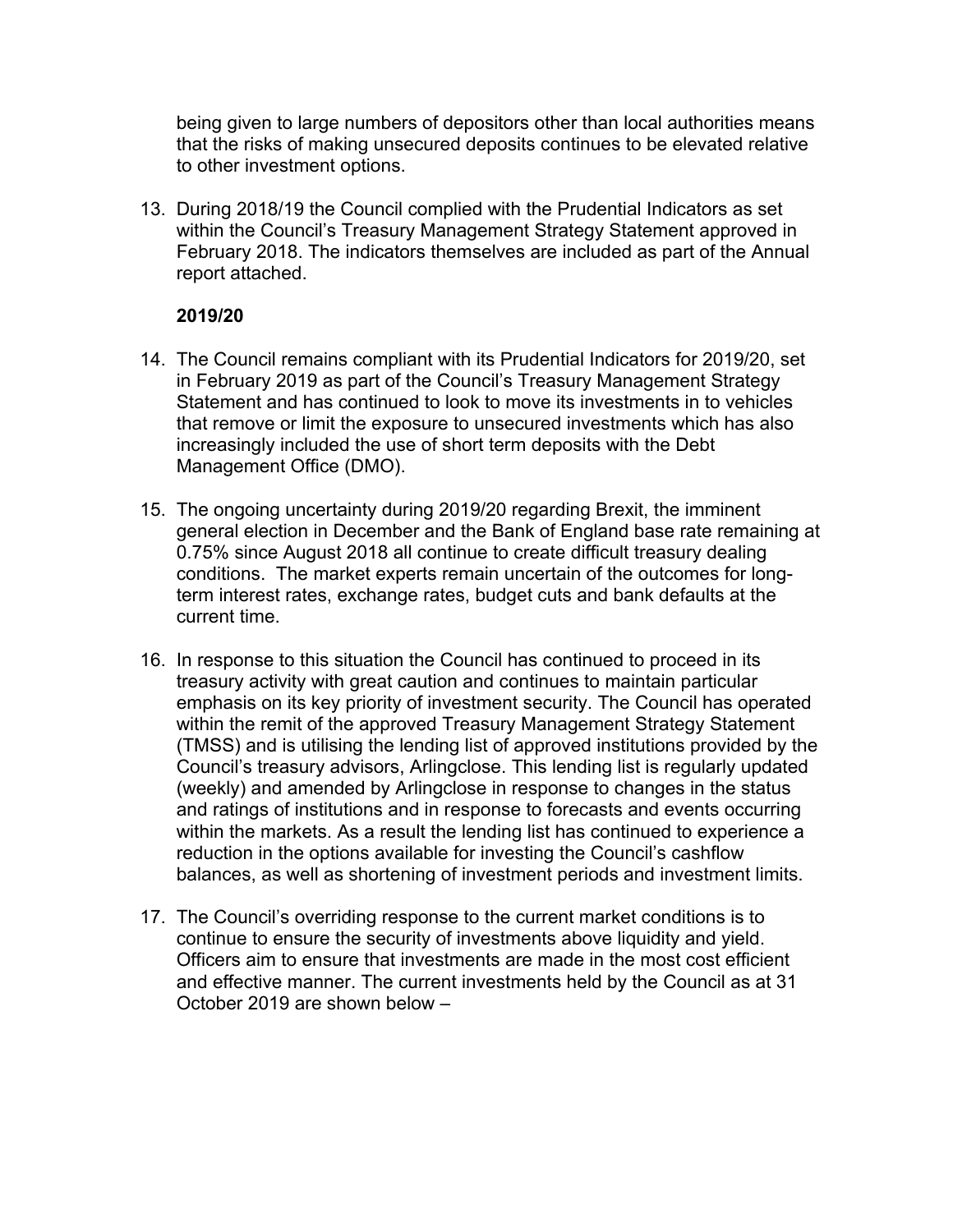| Investment held with -      | <b>Value</b><br>£' millions |
|-----------------------------|-----------------------------|
| <b>Local Authorities</b>    | 13.500                      |
| <b>Money Market Funds</b>   | 13.340                      |
| Banks (Councils own bank)   | 1.318                       |
| <b>CCLA Property</b>        | 2.000                       |
| Royal London Cash Plus Fund | 2.000                       |
| Total                       | 32.158                      |

- 18. In order to further protect the Council's investment options, it may also be necessary to review some of the investment parameters within the TMSS (for example investment limits) if there are indications that future market events may constrict the lending list beyond what is manageable within the Council's treasury operations.
- 19. Further information regarding the current TMSS assumptions are contained within the report at Appendix 1 and verbal updates on current activity and how it may influence the 2020/21 TMSS will be provided at the meeting.

#### **IMPLICATIONS**

**Environment and Planning (includes Sustainability)** None specific. Author: **Andrew Bramidge, Head of Environment and Planning**

**Finance (Includes ICT and Property & Facilities)** As contained within the body of the report and appendices. Author: **Simon Freeman, Deputy to the Chief Executive and Head of Finance and Property**

**Housing** None specific. Author: **Andrew Murray, Head of Housing**

**Community Wellbeing (includes Equalities and Social Inclusion)** None specific. Author: **Jane Greer, Head of Community Wellbeing**